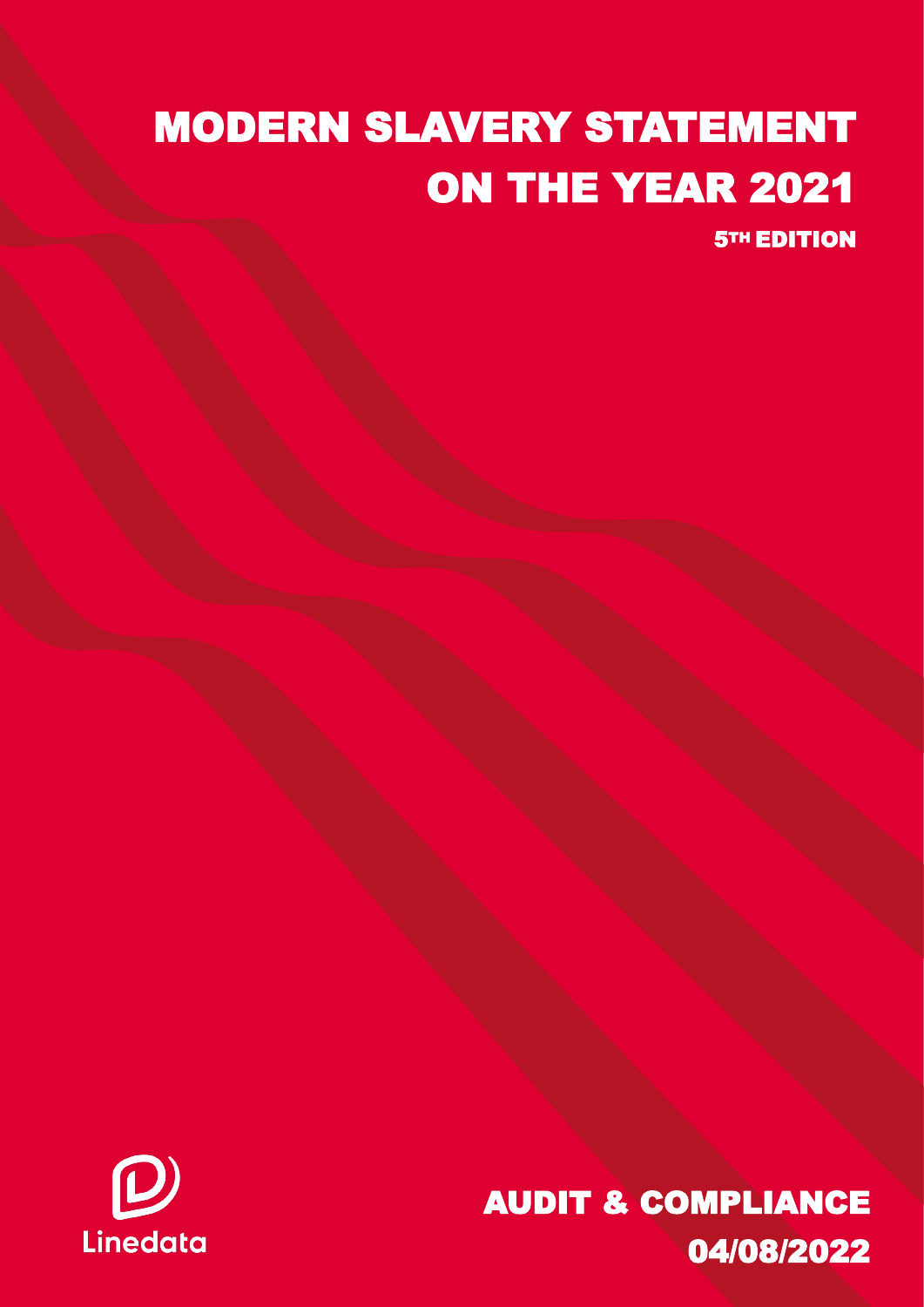# **1**

### **INTRODUCTION**

This transparency statement is published under the "**Modern Slavery Act**" of England, which came into force on October 29th, 2015. This Act is applicable as of fiscal years closed on March 31st, 2016.

According to section 54 of the "**Modern Slavery Act**", any company with a total turnover equal to or exceeding  $E$  36 million, selling goods and services in the United Kingdom must publish in each accounting year a statement describing the measures it has taken to ensure that its activities, subcontractors and supply chains are free from slavery and human trafficking.

This concerns all companies registered or doing business in the United Kingdom, thus including foreign companies operating in the United Kingdom.

Linedata Group, headquartered in France, has a turnover of €160 Million at the end of 2021 and employs 1,075 people worldwide. The Group is present in the United Kingdom and in Ireland. It has 4 offices in this area: London, Oxford, Edinburgh, Dublin.

This statement describes the measures taken by Linedata Group during 2021 to fight all forms of modern slavery and human trafficking in the course of its activities and in its supply chains.

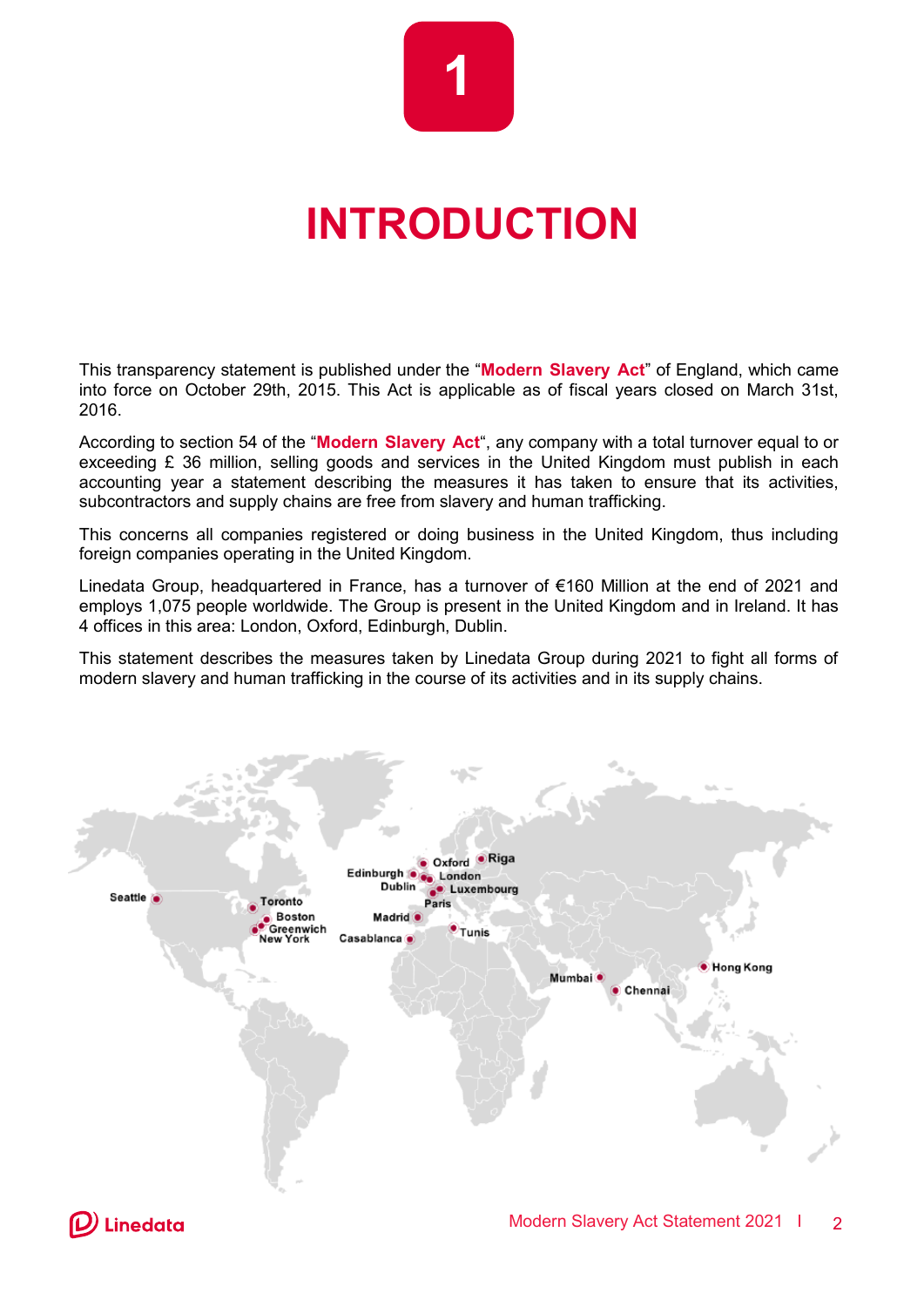

### **OUR ACTIONS IN FAVOR OF HUMAN RIGHTS RESPECT**

**During the year 2021, Linedata Group has implemented new initiatives in favor of Human Rights respect and is committed to continue conducting its activities in an honest and ethical manner in order to prevent any form of slavery and human trafficking in its activities and supply chain.**

Since 2019, The Linedata Group signed the United Nations Global Compact related to human rights, labor law, environmental protection and the fight against corruption. As a participant, the Group undertakes to support in its sphere of influence the ten principles of this Pact and in particular to make sure that its companies are not complicit in human rights abuses, to ensure the elimination of all forms of forced or mandatory labor, to undertake initiatives for the promotion of greater environmental responsibility and to act against corruption in all its forms.

#### **Code of Ethics**

Lindata Group's Code of Ethics aims to formalize the ethical framework in which employees must respect while carrying out their professional activities on a daily basis. This code ensures that every employee can work in an environment that respects their health and safety, human dignity and that guarantee a social dialogue. In 2021, 99% of employees signed the code of ethics during its annual signature campaign.

#### **Gender Egality**

Equality of opportunity between men and women is a global commitment, but requirements are different from one country to another. Therefore, Linedata has developed a women's promotion policy adapted to each country. The company's efforts are reflected in the score on the Egapro index (specific to France), for fiscal year 2021 Linedata score reaches 88/100.

#### **Training**

Lindata Group offers its employees training and awareness sessions to ensure they are fully aware of the risks associated with modern slavery and human trafficking as well as unethical behavior.

#### **Assessing our business partners**

Linedata ensures that slavery or human trafficking does not take place in its organization or supply chains.

The Group has set up a « Business Partner Charter » applicable to its customers, suppliers, partners and subcontractors and to which they will be required to adhere.

This Charter is communicated to Linedata commercial partners asking them to commit to respecting its fundamental principles and indicating that the Linedata Group may carry out audits of their activities. Failure to comply with this Charter may in certain cases lead to the termination of the contractual relationship.